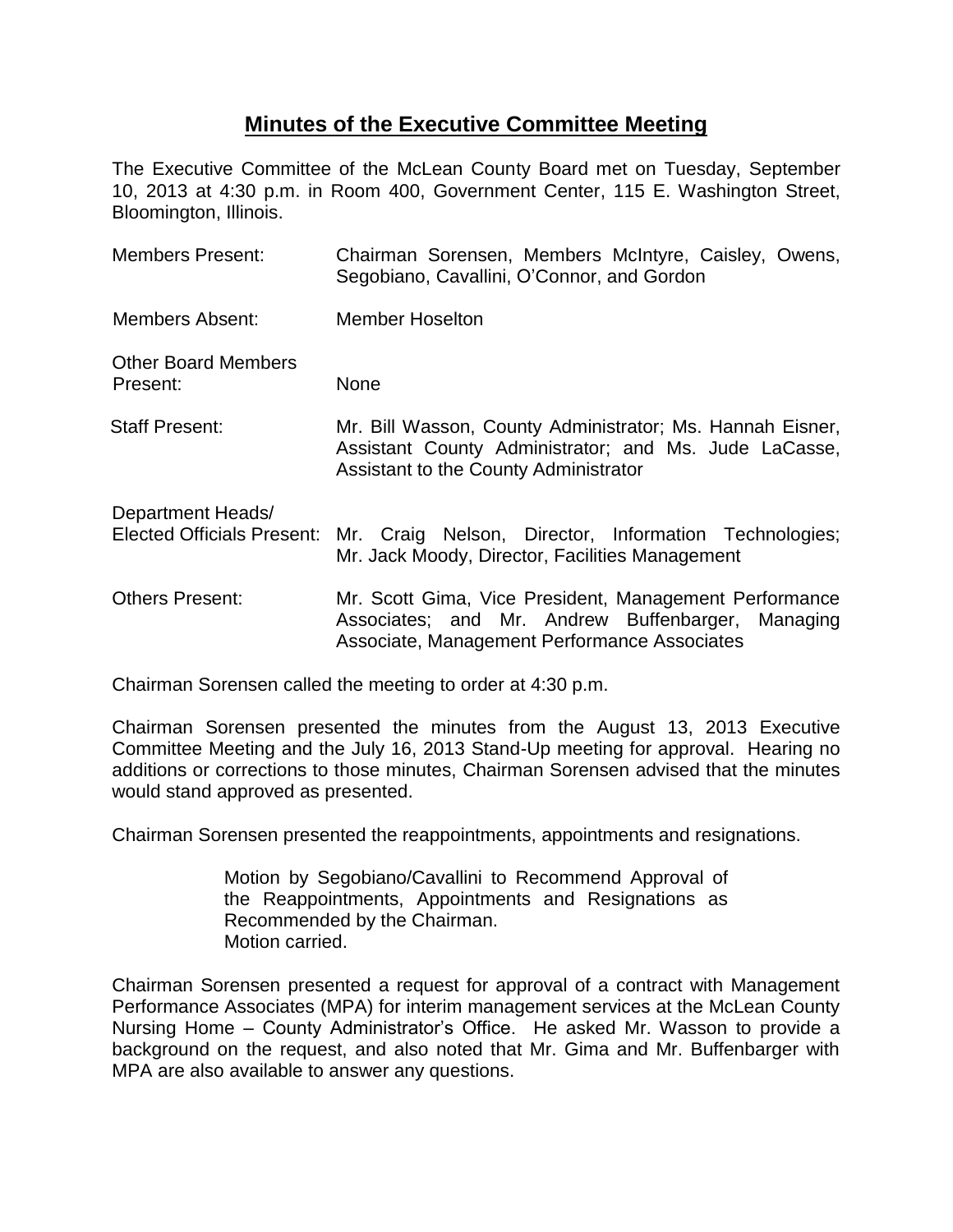Minutes of the Executive Committee September 10, 2013 Page Two

Mr. Wasson advised that he receive a letter of resignation three weeks ago from Mr. Matt Riehle, Nursing Home Administrator, effective September 13<sup>th</sup>. He indicated that the Administrator's Office immediately began to explore option for addressing the need to have a licensed nursing home administrator on site and to put into place a plan that would provide the ability to review and analyze both the operations and administrative workforce moving forward at the Nursing Home.

Mr. Wasson stated that Mr. Riehle has faithfully served as Nursing Home Administrator for the past four years and as Director of Nursing prior to that. He indicated that there is no one on staff, other than Mr. Riehle, who currently holds an Administrator License, nor the breadth of administrative knowledge that Mr. Riehle received from retired Administrator Don Lee.

Mr. Wasson advised that to insure a continuum of appropriate administration of the Nursing Home under these circumstances, he contacted several Illinois counties that operate nursing homes to identify available resources. He stated that several county administrations identified that they had either on-going or project-oriented experience working with Management Performance Associates (MPA) of Chesterfield, MO. Mr. Wasson indicated that MPA has on-going management relationships with DeKalb, Champaign and Monroe counties. He noted that he spent face-to-face time with the county administrators from Champaign and DeKalb counties. Mr. Wasson added that MPA has been providing management administration services with DeKalb for a number of years and has been providing the same service for Champaign County for several years as well. He indicated that he had a meeting with the Peoria County Administrator and Deputy Administrator who worked for several years with MPA on a planning program for their new nursing home. Mr. Wasson advised that comments regarding MPA have been very positive.

Mr. Wasson stated that the Administrator's Office is comfortable that this contract will provide us with the time and energy to assess the operation at the Nursing Home, with the assistance of MPA. This will aid the County in determining whether to go through a search process for a new Nursing Home Administrator or to extend the engagement with MPA. Mr. Wasson indicated that a four-month contract with MPA will give us the ability to do both an assessment and, if necessary, conduct a search.

Mr. Wasson recommended that McLean County enter into this interim Management Agreement with MPA. He acknowledged that Mr. Gima and Mr. Buffenbarger are here to answer any questions.

Mr. Owens asked when the contract would go into effect. Mr. Wasson replied that it will be effective upon approval of the contract at the County Board Meeting next Tuesday.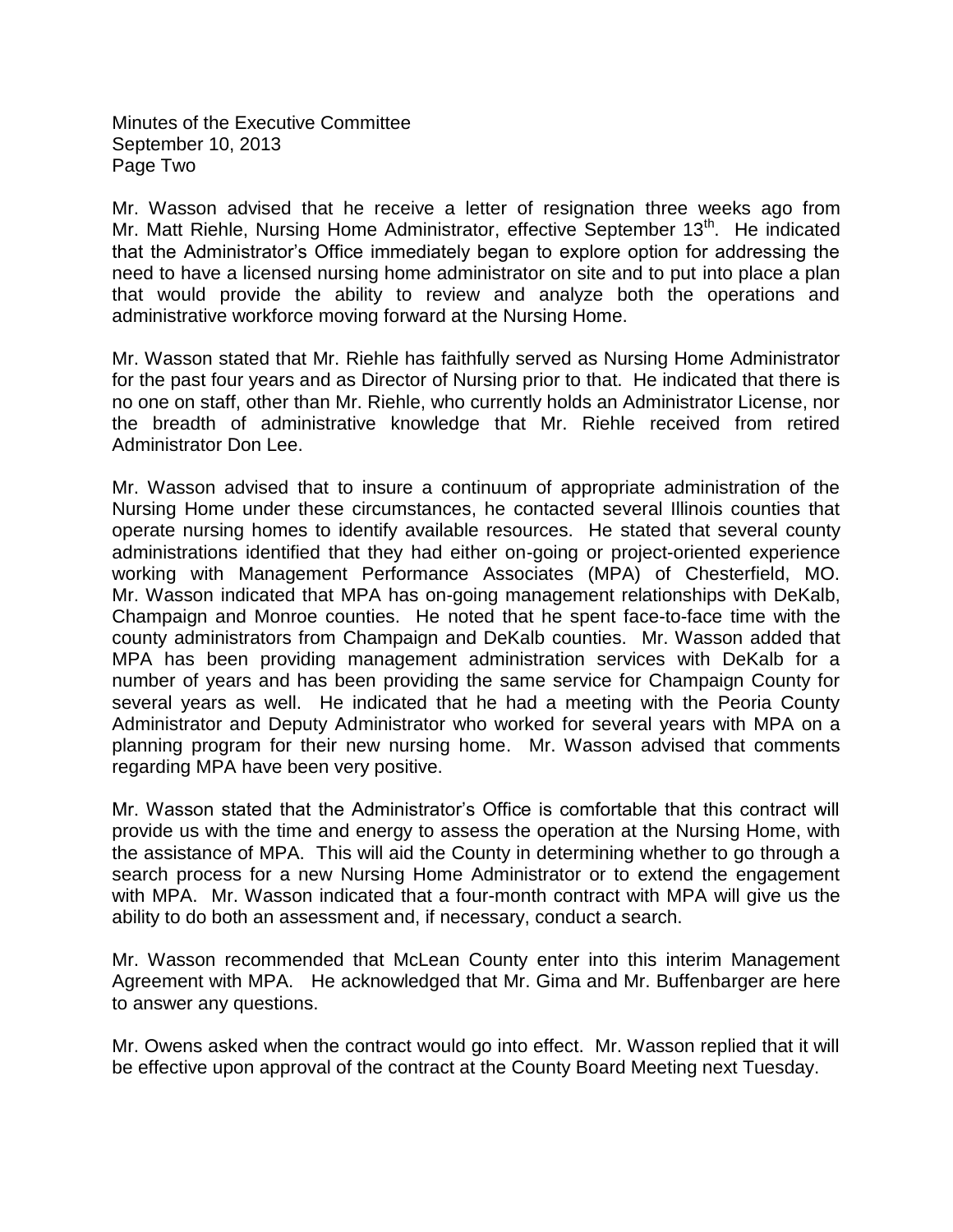Minutes of the Executive Committee September 10, 2013 Page Three

Mr. Owens pointed out that Mr. Riehle's last day is Friday and asked who will be in charge on Monday. Mr. Wasson replied that Mr. Jack Moody, Director, Facilities Management, has graciously volunteered to be temporary Nursing Home Administrator. He noted that Mr. Moody was a previous licensed nursing home and hospital administrator. Mr. Moody will fill that spot for the interim period and will also assist in the process of working with MPA over the next several weeks.

Mr. Owens asked who will be making decisions. Mr. Wasson replied that the consultant will be working with Mr. Moody. Mr. Owens asked if employees have any questions, will they go to Mr. Moody. Mr. Wasson responded that initially that will be the case. Mr. Owens asked if MPA will be assisting Mr. Moody and Mr. Moody will be the administrator during that four month period. Mr. Wasson replied that during that four month period it will be possible to transition to a more stable environment that will not require Mr. Moody to be 100% of his time at the Nursing Home.

Mr. Owens asked when the Nursing Home employees will be made aware that Mr. Moody will be the interim director. Mr. Wasson replied that the supervisory staff at the Nursing Home was informed today that this recommendation would be coming to the meeting today.

Mr. Owens indicated that six employees called him yesterday asking who would be in charge because they have not been informed. Mr. Moody responded that the communication sent to the supervisors today indicated that Mr. Moody would be in contact with the individual supervisors after the meeting today if the Committee moves forward with the contract.

Chairman Sorensen reminded the Committee that this Board is not a management board, we are a policy board. It is necessary to leave management issues to management. Chairman Sorensen stated that Mr. Wasson became aware of the questions at the Nursing Home today and acted accordingly. He stated that the right answer for any Board member who gets complaints from any employee, from any department, is to refer it back to management.

Mr. Caisley asked if the Finance Committee was made aware that this resignation had been received. Mr. Wasson replied that the Finance Committee was made aware of the resignation at the Finance Committee meeting last week.

Mr. Segobiano expressed concern that we didn't have someone cross-trained to take over the position on an interim basis and/or immediately started a search to replace Mr. Riehle. Chairman Sorensen replied that the day before Mr. Riehle submitted his resignation Mr. Wasson met with him to discuss Mr. Riehle's consideration of other jobs. Chairman Sorensen noted that within hours of Mr. Riehle's resignation he and Mr. Wasson talked. One of the complicating factors is the need for a licensed administrator.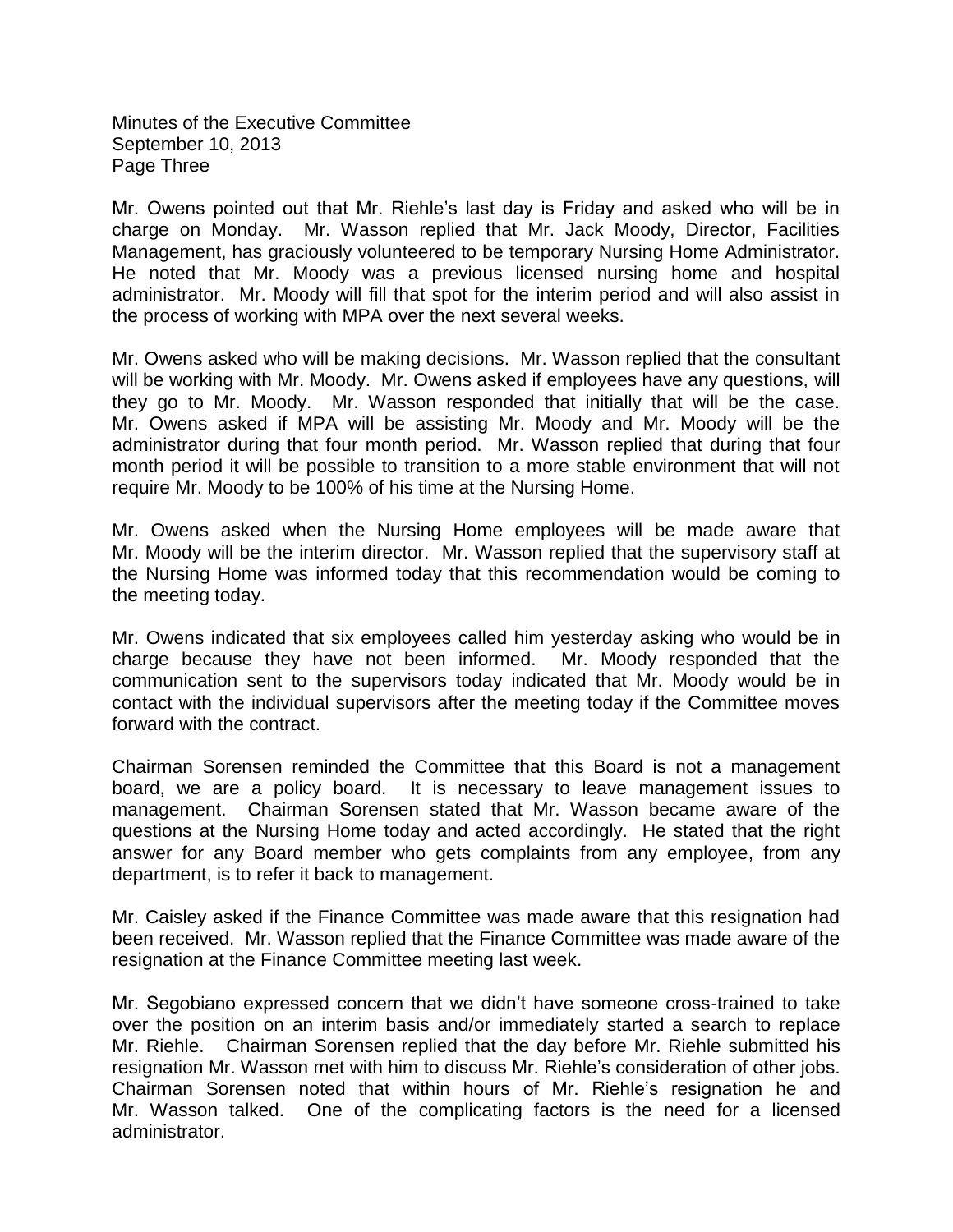Minutes of the Executive Committee September 10, 2013 Page Four

 Chairman Sorensen reminded the Committee that it took a long time and expense to get Mr. Riehle licensed and ready to take over for Mr. Lee who had announced his retirement months in advance. Chairman Sorensen advised that with Mr. Riehle leaving, it was the perfect time to get a third party perspective on the Nursing Home operation. He noted that long before this firm was considered for interim management services, it had been considered to conduct an operational review of the Nursing Home. Chairman Sorensen indicated that because it was mandatory that the Nursing Home have a licensed administrator, Mr. Wasson began working with MPA to integrate both proposals into one. It is not just a management proposal, but also a review and assessment project.

Mr. Segobiano expressed concern with the cost of hiring MPA, including the monthly fee of \$15,000 and expenses. He asked what is the cost of expenses. Mr. Gima estimated that expenses will be generally less than \$1,000 per month.

Mr. Owens asked who will be in charge of personnel issues such as hiring and dismissals. Chairman Sorensen replied that this will be a collaborative effort between Management Performance Associates, Mr. Moody and the Administrator's Office, with primary day-to-day responsibility falling to Mr. Moody. Mr. Owens asked that the employees be made aware of whom they need to speak with on a day-to-day basis.

Mr. Segobiano expressed concern that there was only one option for the Committee to consider, which he is not comfortable with. He stated that he will vote "present."

Mr. Gordon noted that he doesn't see explicit information in the contract regarding the management review of the plan. Mr. Wasson responded that it is not explicitly in the contract, but it is part of the management service that MPA provides. Mr. Gima advised that he would be happy to amend the contract to explicitly state the operational assessment and what it covers.

Ms. O'Connor asked if the MPA people will attend Finance Committee meetings. Mr. Wasson replied that the MPA representatives will report to Finance Committee, and Mr. Moody will attend as well.

After additional discussion, Chairman Sorensen called for a motion to recommend approval of a contract with Management Performance Associates for Interim Management Services at the McLean County Nursing Home pending final approval by the Administrator's Office and Legal Counsel to Clarify the Operational Review.

Mr. Segobiano clarified that his "Present" vote in no way should reflect against Mr. Moody's abilities to act as interim Director of the Nursing Home.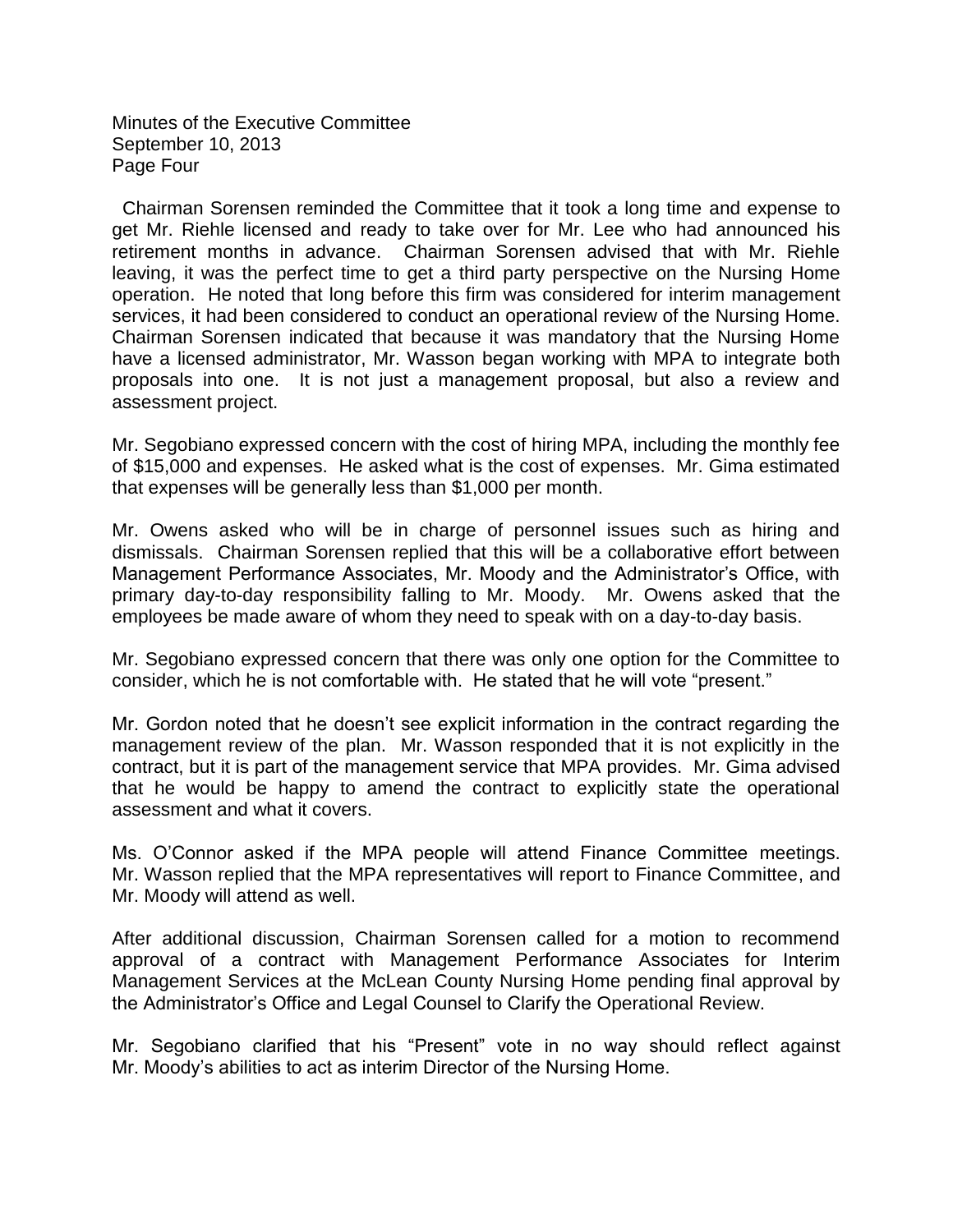Minutes of the Executive Committee September 10, 2013 Page Five

> Motion by Cavallini/Owens to Recommend Approval of a Contract with Management Performance Associates for Interim Management Services at the McLean County Nursing Home Pending Final Approval by the Administrator's Office and Legal Counsel to Clarify the Operational Review – County Administrator's Office. Motion carried with Member Segobiano voting "Present."

Chairman Sorensen asked if there were any additional questions or comments. Hearing none, he thanked Mr. Wasson.

Mr. Paul Segobiano, Chairman, Property Committee, advised that the Property Committee brings no items for action to the Executive Committee.

Chairman Sorensen asked if there were any questions or comments. Hearing none, he thanked Mr. Segobiano.

Mr. William Caisley, Chairman, Justice Committee, presented a request for approval of an Interlocal Agreement between the City of Bloomington, Town of Normal and County of McLean for the 2013 Byrne Justice Assistance Grant (JAG) Program Award – Sheriff's Department.

> Motion by Caisley/Gordon to Recommend Approval of an Interlocal Agreement between the City of Bloomington, Town of Normal and County of McLean for the 2013 Byrne Justice Assistance Grant (JAG) Program Award – Sheriff's Department. Motion carried.

Mr. Caisley presented a request for approval of an Emergency Appropriation Ordinance Amending the McLean County Fiscal Year 2013 Combined Annual Appropriation and Budget Ordinance (Computers) – Circuit Clerk. He noted that there has been some difficulty with computers going down in the Circuit Clerk's office. He asked Mr. Nelson to elaborate.

Mr. Craig Nelson, Director, Information Technologies, indicated that the Circuit Clerk's office will be taking advantage of the contract that was approved by this Committee last month to replace outdated computers. He advised that the pricing on the new computers is the best price that he has ever received.

There was a discussion on disposal of the computers and the possibility of refurbishing them. Mr. Nelson reviewed the steps necessary to destroy the hard drive, and explained that the low cost of new computers would prohibit the expense of trying to refurbish the old ones.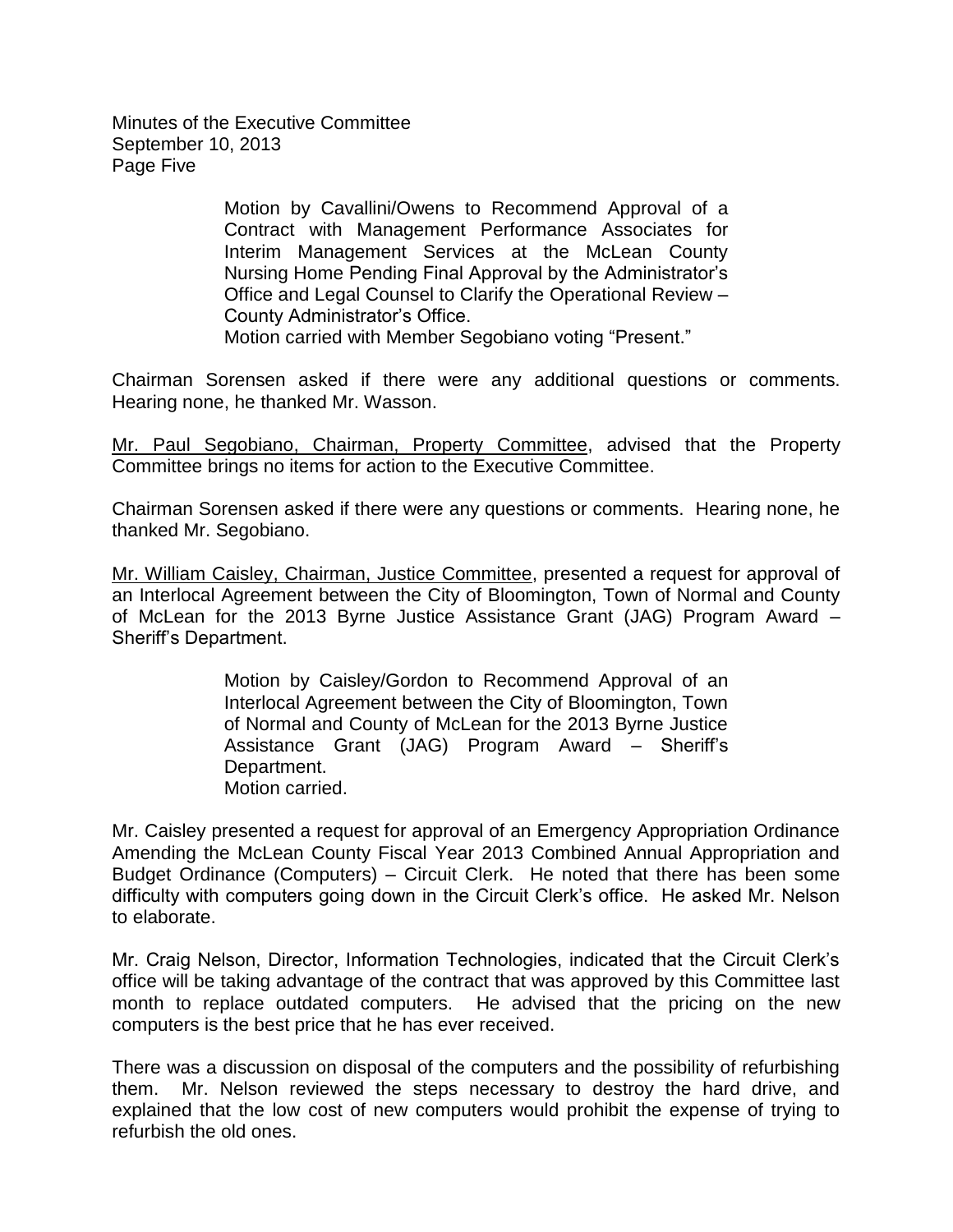Minutes of the Executive Committee September 10, 2013 Page Six

> Motion by Caisley/Cavallini to Recommend Approval of an Emergency Appropriation Ordinance Amending the McLean County Fiscal Year 2013 Combined Annual Appropriation and Budget Ordinance (Computers) – Circuit Clerk. Motion carried.

Mr. Caisley presented two requests that were acted upon together. The first is a request for approval of an Emergency Appropriation Ordinance amending the McLean County Fiscal Year 2013 Combined Annual Appropriation and Budget Ordinance, Fund 0001 General Fund, Court Services Department 0022 (Adult and Juvenile Redeploy Grants) – Court Services. The second is a request for approval of a Resolution amending the Fiscal Year 2013 McLean County Full-time Equivalent Position Resolution Associated with an Ordinance to amend the Fiscal Year 2013 McLean County Combined Appropriation and Budget Ordinance for Fund 0001 General Fund, Court Services Department 0022 – Court Services.

> Motion by Caisley/Gordon to Recommend Approval of an Emergency Appropriation Ordinance Amending the McLean County Fiscal Year 2013 Combined Annual Appropriation and Budget Ordinance, Fund 0001 General Fund, Court Services Department 0022 (Adult and Juvenile Redeploy Grants) – Court Services; and to Recommend Approval of a Resolution Amending the Fiscal Year 2013 McLean County Full-time Equivalent Position Resolution Associated with an Ordinance to Amend the McLean County Fiscal Year 2013 McLean County Combined Appropriation and Budget Ordinance for Fund 0001 General Fund, Court Services Department 0022) – Court Services. Motion carried.

Mr. Ben Owens, Chairman, Finance Committee, presented a request for approval of Critical Personnel Hiring Requests – County Administrator's Office. He noted that an updated copy of the request was distributed to the Committee.

> Motion by Owens/Segobiano to Recommend Approval of Critical Personnel Hiring Requests – County Administrator's Office. Motion carried.

Chairman Sorensen asked if there were any questions or comments. Hearing none, he thanked Mr. Owens.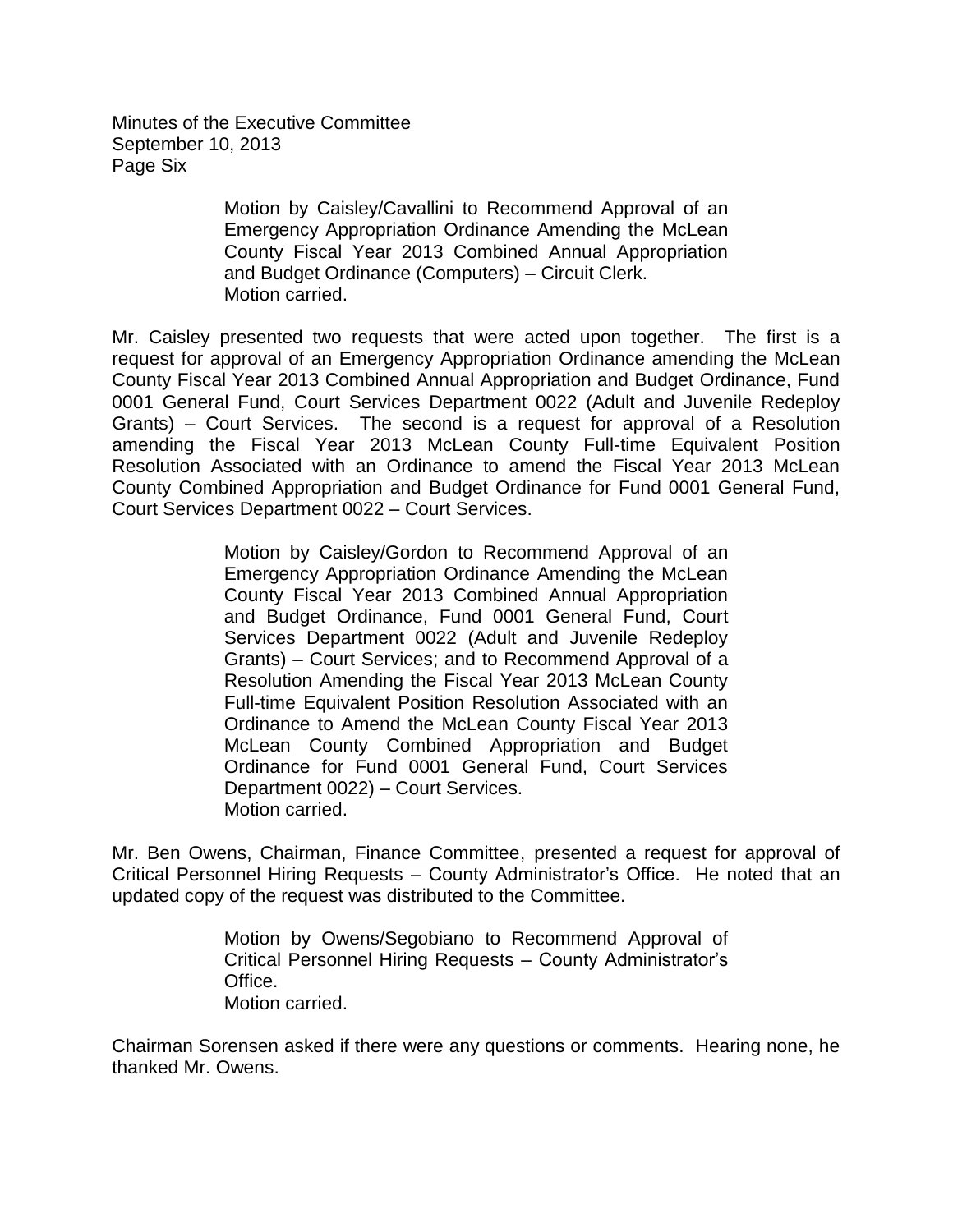Minutes of the Executive Committee September 10, 2013 Page Seven

Mr. George Gordon, Chairman, Land Use and Development Committee, advised that the Land Use and Development Committee brings no items for action to the Executive Committee.

Chairman Sorensen asked if there were any questions or comments. Hearing none, he thanked Mr. Gordon.

Mr. Stan Hoselton, Chairman, Transportation Committee was unable to attend the meeting. Chairman Sorensen advised that the Transportation Committee brings no items for action to the Executive Committee.

Mr. Wasson reminded the Committee that there will be a Joint Council meeting with the City of Bloomington, Town of Normal and McLean County on Monday, September 30, 2013 at 7:00 p.m. in the County Board Room. He indicated that there will be a presentation on the East Side Highway Corridor, a presentation by the new Regional Planning Director, and perhaps one more item. Mr. Wasson added that EDC will be making a follow-up presentation on their incentives proposal.

Mr. Owens commended Chairman Sorensen on the job that he did last month at the East Side Highway meeting.

Chairman Sorensen presented the August 31, 2013 bills as recommended and transmitted by the County Auditor for payment as well as a transfer in Information Technologies Fund 0001 for \$58,000 from Major Capital to Purchase Computers. The Fund Total is \$246,050.58 and the Prepaid Total is the same.